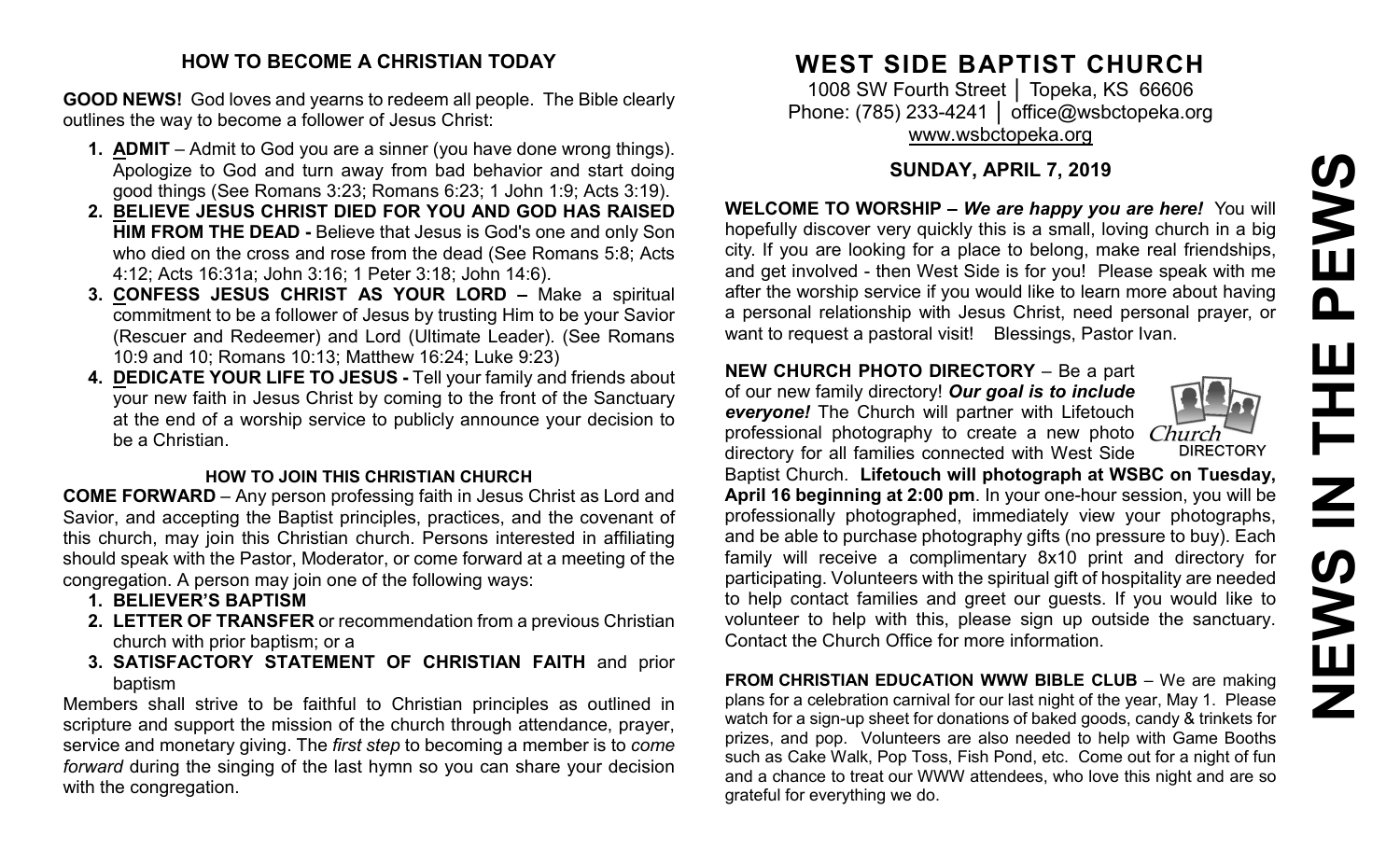**CHRISTIAN EDUCATION -** The **Camping Scholarship** program will be underway soon for children and youth to earn up to \$100.00 each to help them go to a summer camp. We are also planning a repeat of our **Summer Sunday School Cinema** and are looking for recommendations for good films. Plans are underway for **Vacation Bible School**, July 15-19. Watch for more details soon and prayerfully consider how you might support and participate in any or all Christian Education activities. ~ Alice Payne, CE.

**OUTREACH -** The Easter Egg Hunt will take place at Meadows Grade School playground on April 14th from 2 to 3 p.m. We are asking for donations of nonchocolate candy. We also need volunteers to assist in the hunt. Please contact Tera Triggs to volunteer or to drop off donations.



Would you be interested in the Church hosting a Swedish Festival/Craft Fair on or about the 15 of June? If so, please indicate your interest on the pew pads or let Jack Janway know.

In the near future, we will provide counselors to assist in the invitation/decision part of the service. If you would like to serve as a counselor, please notify Jack Janway or Pastor Ivan of your interest. Pastor Ivan will provide training for all counselors.

**FINANCIAL GIVING** – Thank you for the generous support of the work of God in and through West Side Baptist Church. Donations report:

|                           | 3-31-2019    | Y-T-D          |
|---------------------------|--------------|----------------|
| <b>General Fund</b>       | \$7377.00    | \$58,720.61    |
| <b>Sunday School</b>      | \$<br>13.00  | 163.54<br>\$   |
| Fellowship/Benevolence \$ | 425.00       | 660.00<br>\$   |
| Youth Fund Income         | \$<br>200.00 | 1,534.83<br>\$ |
| <b>America For Christ</b> | \$<br>75.00  | 1,515.00<br>\$ |
| <b>M &amp; M</b>          | \$<br>75.00  | 120.00<br>\$   |
| <b>WMO</b>                | \$<br>75.00  | 115.00<br>\$   |
| <b>Building Main</b>      | \$<br>15.00  | 1,841.00<br>\$ |
| <b>Baby Closet</b>        |              | 50.00          |



**SPECIAL SERVICES IN APRIL - 2019 HOLY WEEK & EASTER SERVICES:** Join us for these church services to remember the last week of Jesus Christ's life, death and resurrection:

**† PALM SUNDAY — April 14, 2019:** Grab your palm branch and join the children as we reenact the Triumphal Entry by marching around the outside of the church shouting "Hosanna! Hosanna! Blessed is He who comes in the name of the Lord!"

**† MAUNDY THURSDAY — April 18, 2019: Potwin Presbyterian Church**, 400 SW Washburn Ave Topeka, will host their annual "Agape Feast" with Holy Communion on Maundy Thursday at 6:30 pm. Guests are encouraged to take cheese, fruits, and/or nuts to share. Please RSVP to the Potwin Church Office, (785) 235-1311, before Wednesday, April 17.

**† GOOD FRIDAY MEMORIAL SERVICE -** Westside Christian Church, 432 SW Lindenwood Ave, Topeka, will host the Good Friday service on April 19 at 7:00 pm. The service will recall the last words of Jesus Christ as well as his crucifixion and burial.

**† EASTER SUNRISE VIGIL –** We will host the Easter Sunrise Service at the Chapel in Old Prairie Town in Ward Meade Park on Sunday, April 21 at 6:30 a.m. The sun is predicted to rise at 6:38 a.m. (CDT). Please use the parking lot off of First and Clay streets. Holy Communion will be served by intinction during the service.

**† EASTER BREAKFAST** - Sign up on bulletin board outside of sanctuary to bring a breakfast casserole for an all Church breakfast on Sunday, April 21 at 8:00 am. Coffee, juice, plates, napkins, and silverware will be provided.

**† EASTER RESURRECTION SERVICE -** Invite your family and friends to join us for a joyful Easter Resurrection Service Sunday, April 21 at 10:30 a.m. The Music Committee plans to sing everyone's favorite Easter songs. The Ordinance of Christian Baptism will be performed for anyone interested in being a follower of Jesus. See Pastor Ivan.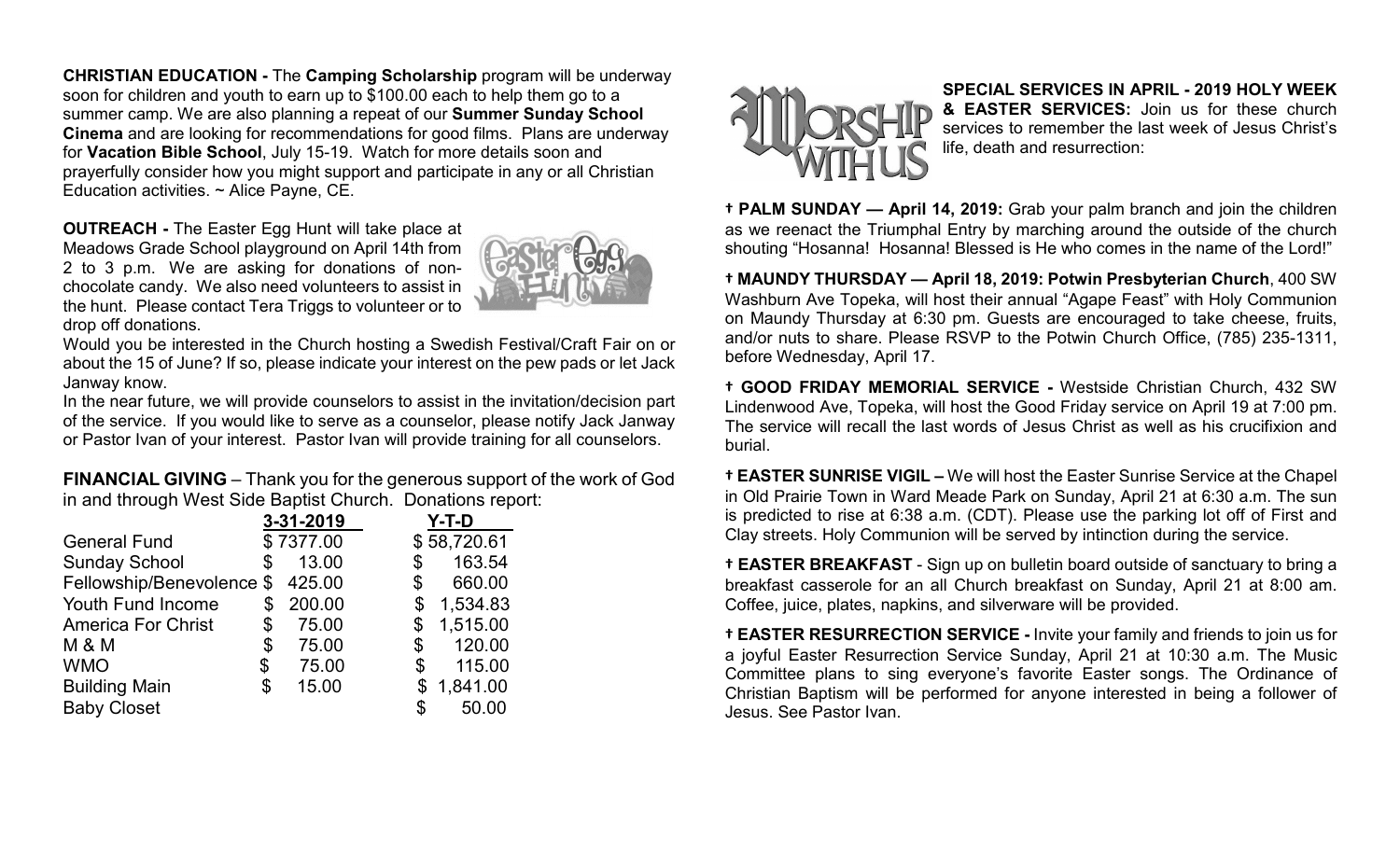#### **WEEKLY CALENDAR**

| <b>SUNDAY, APRIL 7</b> | FIFTH SUNDAY OF LENT |
|------------------------|----------------------|
| $9:15$ am              | <b>Sunday School</b> |
| $10:30$ am             | Worship Service (S)  |

## **MONDAY, APRIL 8**<br>9:00 -11:00 am

**Baby Closet Ministry** 

#### **TUESDAY, APRIL 9**

6:00 pm Council Members Meeting 6:00 pm Capital City Men's Chorus (FH)

#### **WEDNESDAY, APRIL 10**

| $10:30$ am       | Bible Study (HH)                     |
|------------------|--------------------------------------|
| $3:30 - 5:30$ pm | Fruit & Vegetable Food Pantry (FH)   |
| $5:00 - 7:00$ pm | <b>Baby Closet Ministry</b>          |
| $5:30 - 6:00$ pm | WWW Supper (FH)                      |
| $6:00 - 7:00$ pm | WWW Bible Club and Adult Bible Study |
| $7:00$ pm        | <b>Choir Practice</b>                |

#### **THURSDAY, APRIL 11**

1:00 - 3:00 pm Baby Closet

**FRIDAY, APRIL 12**

#### **SATURDAY, APRIL 13**

1:00 pm Worship Team Practice

**SUNDAY, APRIL 14 PALM SUNDAY** Sunday School 10:30 am Worship Service (S) 2:00 -3:00 pm Easter Egg Hunt @ Meadows Grade School playground

#### **IN OUR THOUGHTS AND PRAYERS**

Al Carpenter – Health concerns Bradley Carpenter – Health concerns Harry and Pat Carpenter – Health concerns Pat Carreno – Health concerns Guy Carreno - Health concerns (Tony Carreno's brother) Esther and James Carrier - Health concerns Valarie Davis - Health concerns (chemo) (Bev McCurdy's friend) Angie Foster – Health concerns Ernie and Judy Longstaff – Health concerns Jan Mauck – Health concerns Nancy May – Health concerns Marie Merrifield – Health concerns Don and Jonesy Morris - Health concerns Pat – Health concerns (Virginia M's friend at Brewster Place) Ken Paslay – Health concerns (Brookdale, 5800 SW Drury Ln., 66604) Carolyn Peck – Health concerns (James and Matthew Peck's grandmother) Becky and Terry Poe – Health concerns Bob and Jill Roesler – Health concerns Keith Springer – Health concerns (Marianne Spano's brother) Larry Springer – Health concerns (Marianne Spano's brother) Linda Thomas – Health concerns (Atria 3415 SW 6th Ave, 66606) Lola Zab - Health concerns (Marianne Spano's sister)

ABCUSA General Secretary – Dr. Lee Spitzer – health concerns

#### **HOMEBOUND & CARE FACILITIES:**

\*June Cunningham – Brewster Place \* \* Renea May \*Shirley & Larry Dell \*Rogene Moody \*Helen Farrar –Plaza West \*Ken Paslay – Brookdale \*Gerald Haney – \*Theo Penny \*Russ Hunter – \*Edward Perkins – Frazier H \*Mary Lou Johnson – Aldersgate \*Juanita Plankinton \*Alice Kieffer \*Hazel Smith-Tindall

\*Portia Allbert \*Etta Landis –Capital Ridge